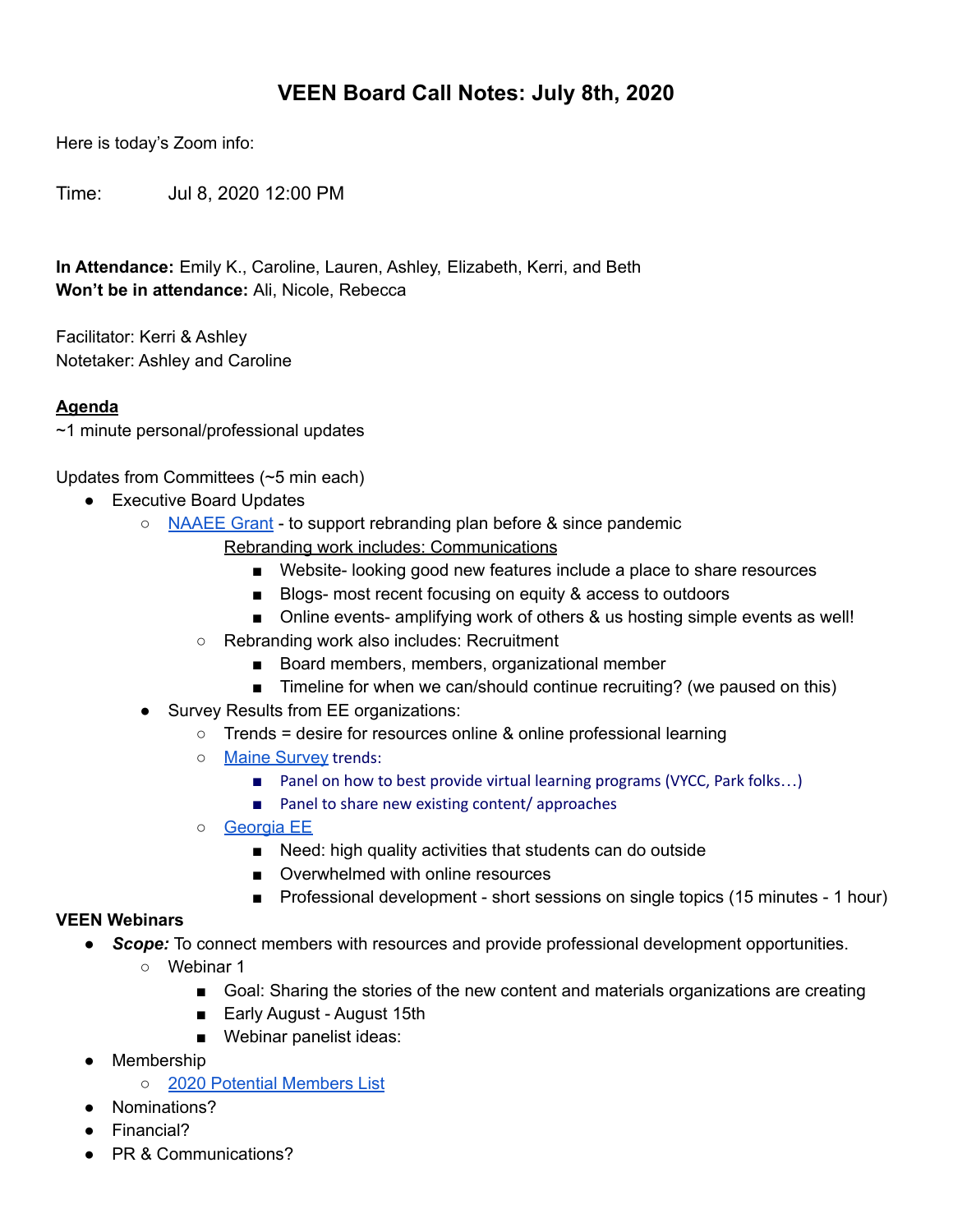## **Date of next VEEN call: August 12th @ 4pm**

**Zoom Call Info:** Sent via Outlook Calendar invite until September 2020

## **Notes from Board Meeting:**

Rebranding Recruitment ideas

- Elizabeth seen other non-profits recruit
- Beth do we need to recruit before Jan 1? Do we have enough in our funds? We are saving money by not doing in person events/needing to rent spaces?
- Ashley A soft roll out of rebranding- soft ask for membership now, host events that are open to all until Jan 1 2021 when we will firm up what we are offering members

## **Action item:**

Email Templates - Executive Team will revisit the email template to send out to the 2020 potential membership list

- [Renewal](https://docs.google.com/document/d/1TMwDfxKgWwEpLvw94DBYj2h6YJDlyhUMA_cqg-UnjEk/edit) Email
- New Member Email [template](https://docs.google.com/document/d/1Dwv2LnjzCNyjx_nFosLGWaWnmzCHICxKca7ughkohjM/edit)

Ashley Talking about Webinar & Panelist ideas

- Maybe 45 min to dip toe in it?
- Topic?
	- How are we getting students ready to go outside
	- How do we prepare EE staff to pivot
	- How to use outdoor space as "classrooms"
	- Taking students outside 101 (could be another webinar we provide?)
- How many panelists?
	- o Joan Haley: Taking [elearning](https://sites.google.com/shelburnefarms.org/taking-elearning-outside/home?authuser=0) outdoors
	- Four [Science](https://foursciencevt.org/) Panelist <https://foursciencevt.org/>
	- Rebecca Roy Utilizing Vermont State Parks or Ali Thomas WMA
	- Recreation Ask GMC, VMBA, Nature Conservancy
	- VT Folklife Center for interdisciplinary approach- connecting stories of place, culture, communities <https://www.vermontfolklifecenter.org/>
	- Schoolyard Field Trips
	- NOFA Farmer Correspondence
	- Forest Fridays Brewster
	- Wednesdays in the Watershed Kim Brockawy
- Who do we want?
	- Overarching idea
		- Sub themes?
		- Multiple themed sessions?
			- Teachers using outdoors (from teachers for teachers)
			- How people are using open spaces
			- How people are using backyard